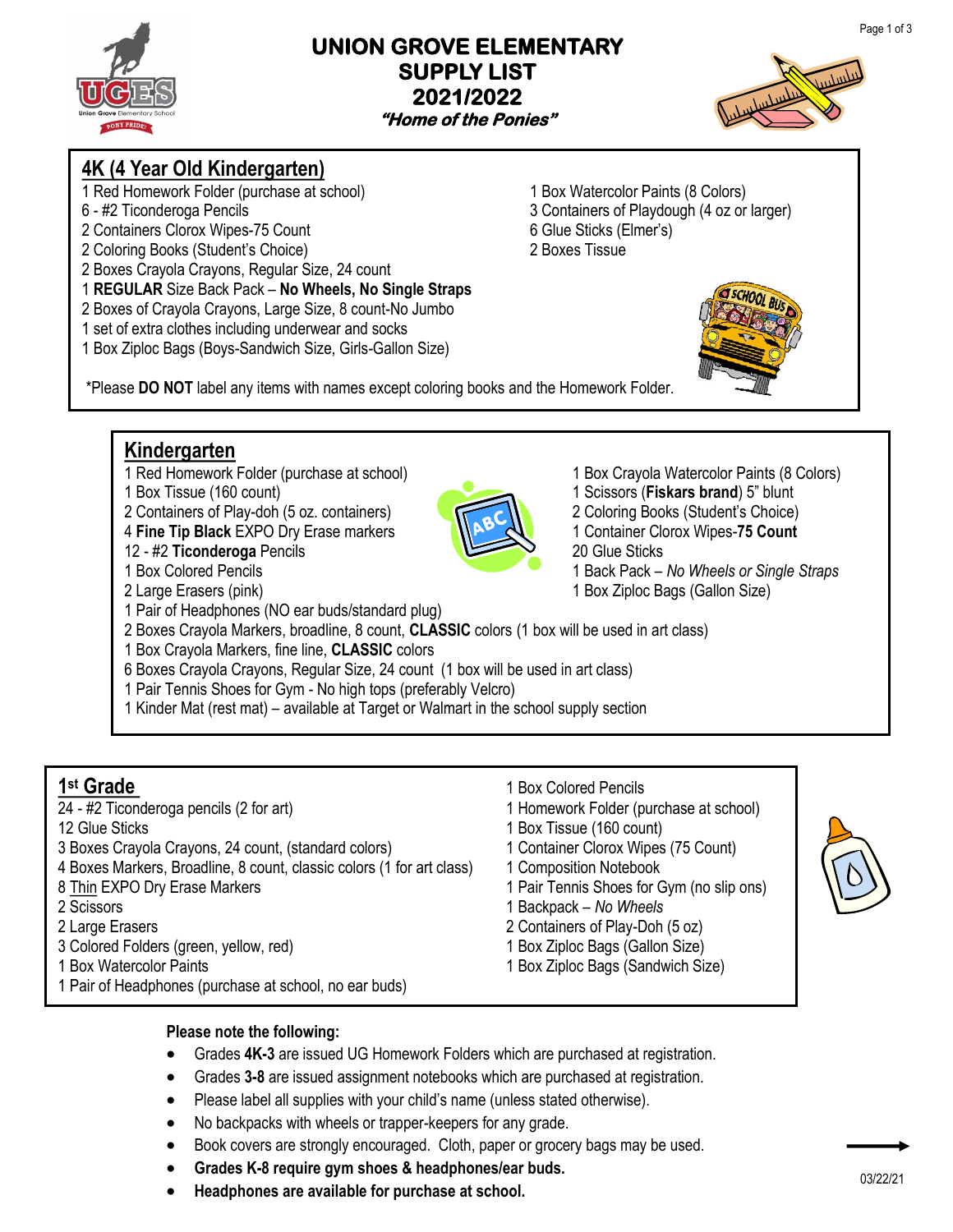# **UNION GROVE ELEMENTARY SUPPLY LIST 2021/2022**

#### 2<sup>nd</sup> Grade 24 Ticonderoga Pencils 1 Box Broad line Markers 12 EXPO THIN Dry Erase Markers 2 Boxes Crayons (24 count) 2 Packages Post-It Notes (3"x3") 1 Scissors (5" sharp) 20 Elmer's Glue Sticks **4 Large Erasers (Pink Pearl)** 3-Pronged Folders (2 red, 2 purple)<br>
6 Pocket Folders (2 blue, 2 orange, 2 yellow)<br>
1 Pair of Headphones (Must pure for the 1 Pair of Headphones (Must pure for the 1 1 Paint Shirt 1 Homework Folder (purchase at school) 2 Red Pens 2 Red Pens 2 Red Pens 1 Pair Tennis Shoes for Gym (no slip ons) 1 Composition Notebook (for art) 1 Box Ziploc Bags (Girls-Snack Size, Boys-Sandwich Size)

**nd Grade** 3 Fine Tip Black Sharpies (for art) 1 Pair of Headphones (Must purchase at school)

\*Please **DO NOT** label any items with names.

**rd Grade** 2 Containers Clorox Wipes

## 3<sup>rd</sup> Grade



- 1 Pair Scissors 1 Homework Folder (purchase at school) 30-36 (#2) Pencils 1 Package of Post-It Notes (any size/color) 6 Pocket Folders (1 red, 1 yellow, 1 blue, 2 Boxes Crayons 1 green, 1 purple, 1 any color) 1 Large Pencil Pouch (No Boxes) 8 Black EXPO Dry Erase Markers (preferably fine point) 3-4 Packs of Pencil Top Erasers 20 Glue Sticks **1** Assignment Notebook (purchase at school) 4 Wide-lined Spirals, white paper 2 Boxes Tissue (160 count) (1 red, 1 yellow, 1 blue, 1 green) 1 3-Ring Binder (1-1/2 inches) 1 Box Washable Markers 1 1 Box Washable Markers 1 Box 1 Binder Dividers 1 Pair Athletic Shoes for P.E. 1 Pair of Ear Buds or Headphones 1 Box Ziploc Bags (Any Size) *Optional* 2 Boxes Colored Pencils (12 count or more, 1 for art)
- 2 Composition Books (1 for art) 2 Highlighters (any color)
- 2 Packs 3"x5" Index Cards (blank or lined)

## 4<sup>th</sup> Grade

- 24 (#2) Pencils 24 (#2) Pencils
- 2 Boxes Tissue (160 count) 12 Glue Sticks
- 2 Containers Clorox Wipes 1 Pack Pencil Top Erasers
- 
- 
- 1 Pocket Folder 1 Scissors
- 1 Durable Accordion Folder (cloth preferred) 2 Black Fine Tip Sharpies (for art)
- 1 Assignment Notebook (purchase at school) 1 Pair of Ear Buds/Headphones
- 4 Spirals, wide-lined (1 Red, 1 Blue, 1 Yellow 1 Pair Tennis Shoes for Gym (no slip ons) or Black, 1 Green) and 1 Composition Notebook (for art)
- 1 Package Crayola Markers broad line

1 Box Crayons, 24 count 1 Box Crayons, 24 count 1 Box Colored Pencils (24 count) 1 Pencil Pouch, zippered (no boxes)

**th Grade** 2 Hand-Held Pencil Sharpeners (1 for art)

- 
- 



*Do not bring 2 or 3 ring binders, pens or felt markers.*



#### **Please note the following:**

- Grades **4K-3** are issued UG Homework Folders which are purchased at registration.
- Grades **3-8** are issued assignment notebooks which are purchased at registration.
- Students in **grades 5-8** must purchase a gym uniform at school.
- Please label all supplies with your child's name (unless stated otherwise).
- No backpacks with wheels or trapper-keepers for any grade.
- Book covers are strongly encouraged. Cloth, paper or grocery bags may be used.
- **Headphones are available for purchase at school.**
- **Grades K-8 require gym shoes & headphones/ear buds.**

*\*Please label all supplies*